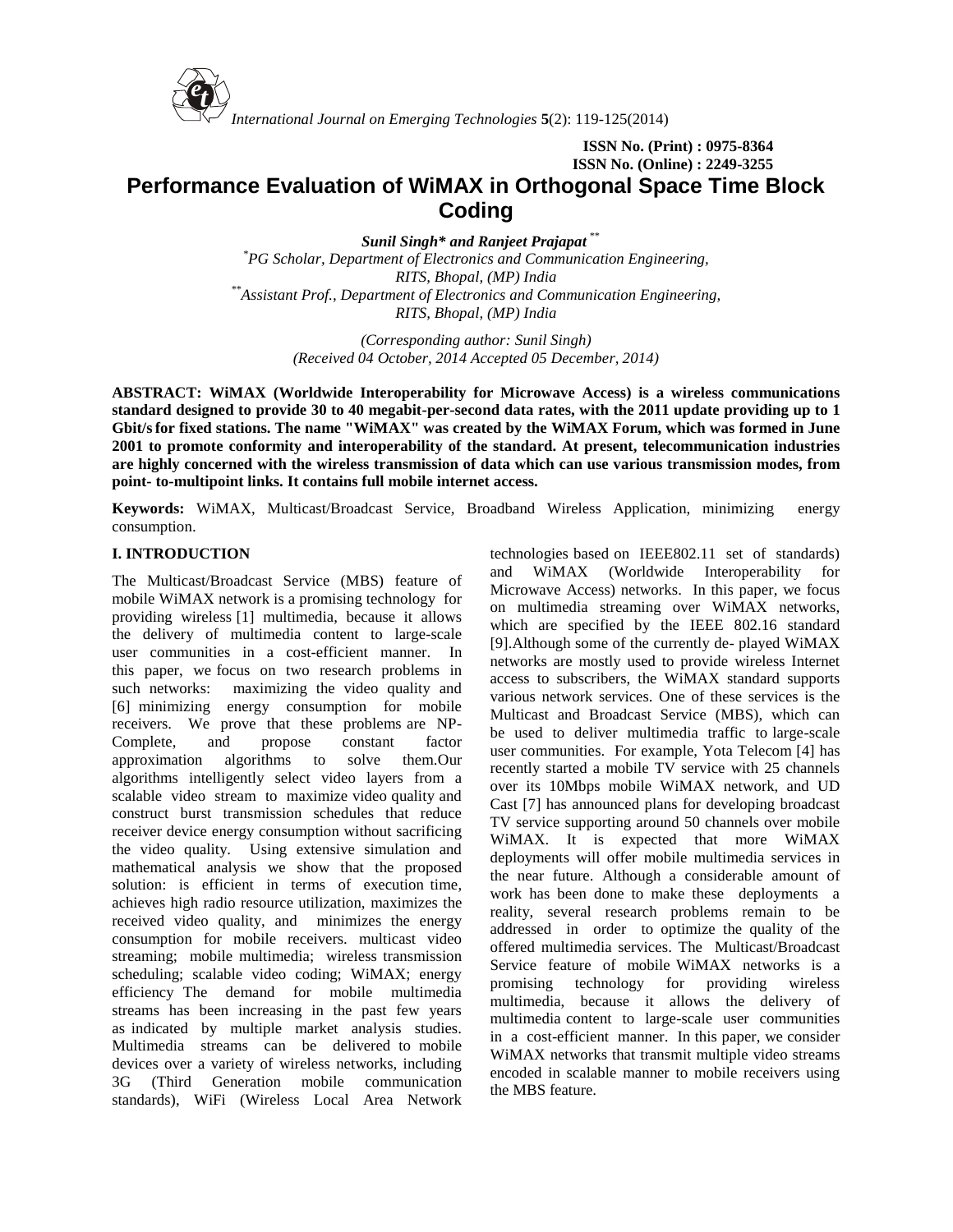In addition, since many subscribers of the WiMAX multimedia services are expected to be mobile users with energy constrained devices, such as smart phones, WiMAX is called the next generation broadband wireless technology which offers high speed, secure, sophisticate and last mile broadband services along with a cellular back haul and Wi-Fi hotspots.

The evolution of WiMAX commence a few years ago when scientists and engineers felt the need of having a wireless Internet access and other broadband services which works well everywhere especially the rural areas or in those areas where it is hard to establish wired infrastructure and economically not feasible. IEEE 802.16, also known as IEEE Wireless-MAN, explored both licensed and unlicensed band of 2-66 GHz which is standard of fixed wireless broadband and included mobile broadband application. WiMAX forum, a private organization was formed in June 2001 to coordinate the components and develop the equipment those will be compatible and inter operable. After several years, in 2007, Mobile WiMAX equipment developed with the standard IEEE 802.16e got the certification and they announced to release the product in 2008, providing mobility and nomadic access.



**Fig. 1.** Evolution Path of Mobile Technologies towards 4G WiMAX

#### *A. Fixed Vs Mobile WiMAX*

There are certain differences between Fixed WiMAX and Mobile WiMAX. 802.16d (Rev 2004) is known as Fixed WiMAX and 802.16e standard is fondly referred as Mobile-WiMAX. The 802.16d standard supports fixed and nomadic applications whereas 802.16e standard supports fixed, nomadic, mobile and portable applications. The 802.16e carries all the features of 802.16d standard along with new specifications that enables full mobility at vehicular speed, better QoS performance and power control but 802.16e devices are not compatible with 802.16d base stations as 802.16e based on TDD whereas 802.16d is on FDD. Due to other compatibility issues with existing networks, 802.16e adopted S-OFDMA and 2048-FFT size. The main aim of mobile WiMAX is to support roaming capability and handover between Mobile Station (MS) and Base Station (BS) [3]. Several countries have

already planned Mobile WiMAX for commercial services. The development included some new features on the link layer. Such features are, different types of handover techniques, robust power saving system and multiple broadcast supports etc.

### *B. WiMAX's Path to Overcome*

There are several challenges for WiMAX. These important issues must be solved to fulfill its dream of last mile solution. Some of those are mentioned below.

#### *C. Multi Path Fading*

When an object comes on the way between a wireless transmitter and a receiver, it blocks the signal and creates several signal paths known as multi path. Even though the signal makes till the receiver but with variant time and it is hard to detect the actual signal. Multi path degrade the quality of the signal. Several multipath barriers which as shown in Table 1.

| Parameter          | <b>Interactive</b> | <b>Voice</b> | <b>Streaming</b>    | Data              | <b>Video</b>  |
|--------------------|--------------------|--------------|---------------------|-------------------|---------------|
|                    | Gaming             |              | Media               |                   |               |
| Data rate          | 50Kbps to          | 4Kbps-       | 5Kbps-              | $0.01Mbps-$       | $>1$ Mbps     |
|                    | 85Kbps             | 64Kbps       | 384Kbps             | 100Mbps           |               |
| Applications       | Interactive        | VoIP         | Music.              | Web browsing, e-  | IPTV, movie   |
|                    | gaming             |              | Speech,             | mail, instant     | download, p2p |
|                    |                    |              | Video Clips         | messaging telnet, | video sharing |
|                    |                    |              |                     | file download     |               |
| <b>Packet loss</b> | Zero               | $< 1\%$      | $\leq$ 1% Audio     | Zero              | $<10-8$       |
|                    |                    |              | $<$ 2% Video        |                   |               |
| <b>Delay</b>       | <b>Not</b>         | $<$ 20 $ms$  | $2sec$              | Not Applicable    | $<$ 2sec      |
| <b>Variation</b>   | Applicable         |              |                     |                   |               |
| <b>Delay</b>       | $<$ 50 $ms$        | $<$ 100 $ms$ | $<$ 250 $\text{ms}$ | Flexible          | <100ms        |
|                    | 150ms              |              |                     |                   |               |

**Table. 1: Sample Traffic Parameters for Broadband Wireless Application.**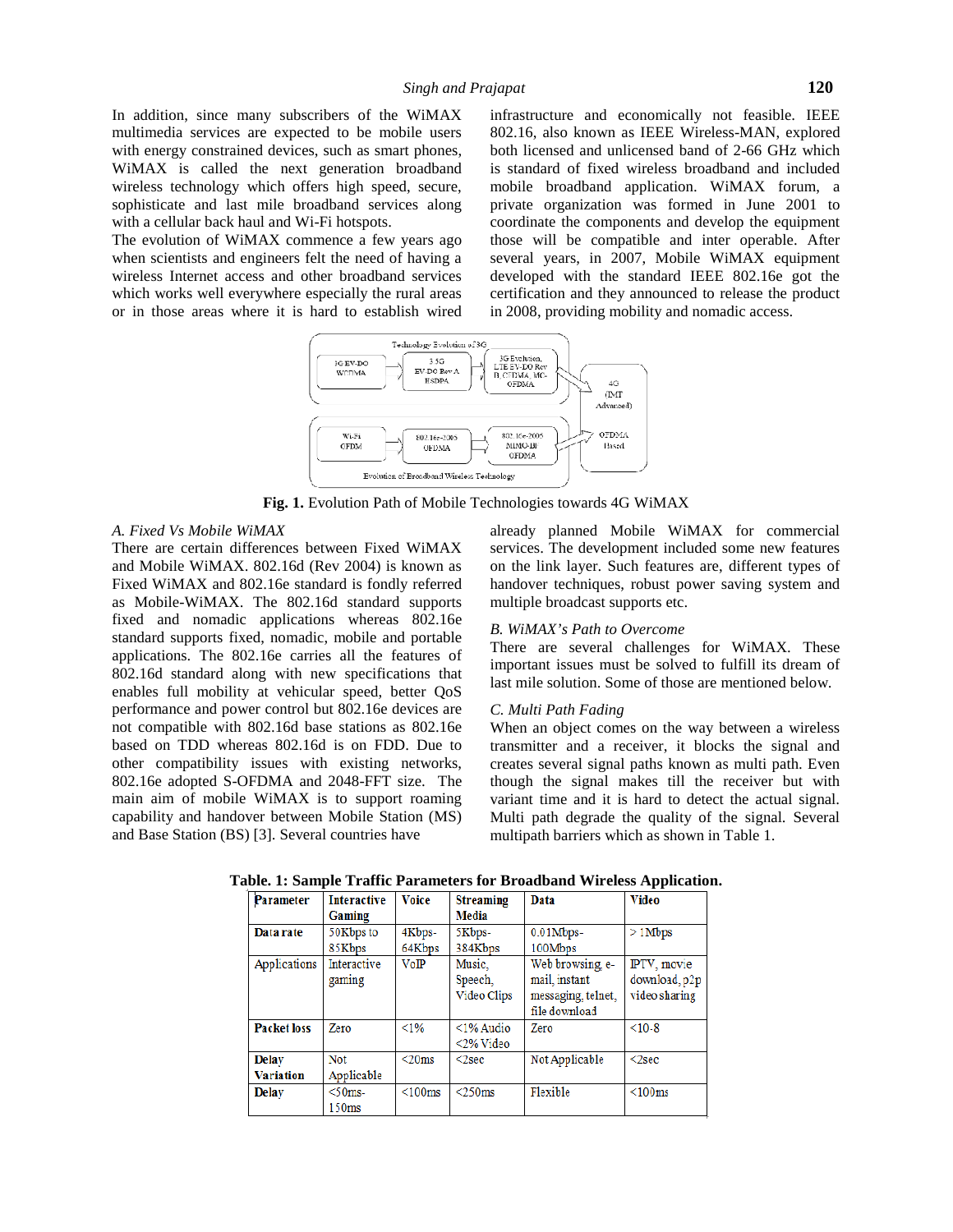To get high speed network connectivity, only necessary thing is to become a subscriber of WiMAX service providers. Then they will provide hardware that is very easy to install. Most of time hardware connects through USB ports or Ethernet and the connection may be made by clicking button.

Frequency selective fading can be overcome by applying adaptive equalization.

Adaptive Modulation and Coding (AMC), AAS and MIMO techniques helps WiMAX to works efficiently in NLOS condition.



Sub-channelization permits to transmit appropriate power on sub-channels.

Based on the required data rate and channel condition, AMC provides the accurate modulation and code dynamically.

AAS directs WiMAX BS to a subscriber station. MIMO helps to improve the signal strength and throughput in both stations.





.In condition, the speed is high but the coverage area would be lower than that of LOS condition.



**Fig. 4.** Mobile WiMAX Scenario.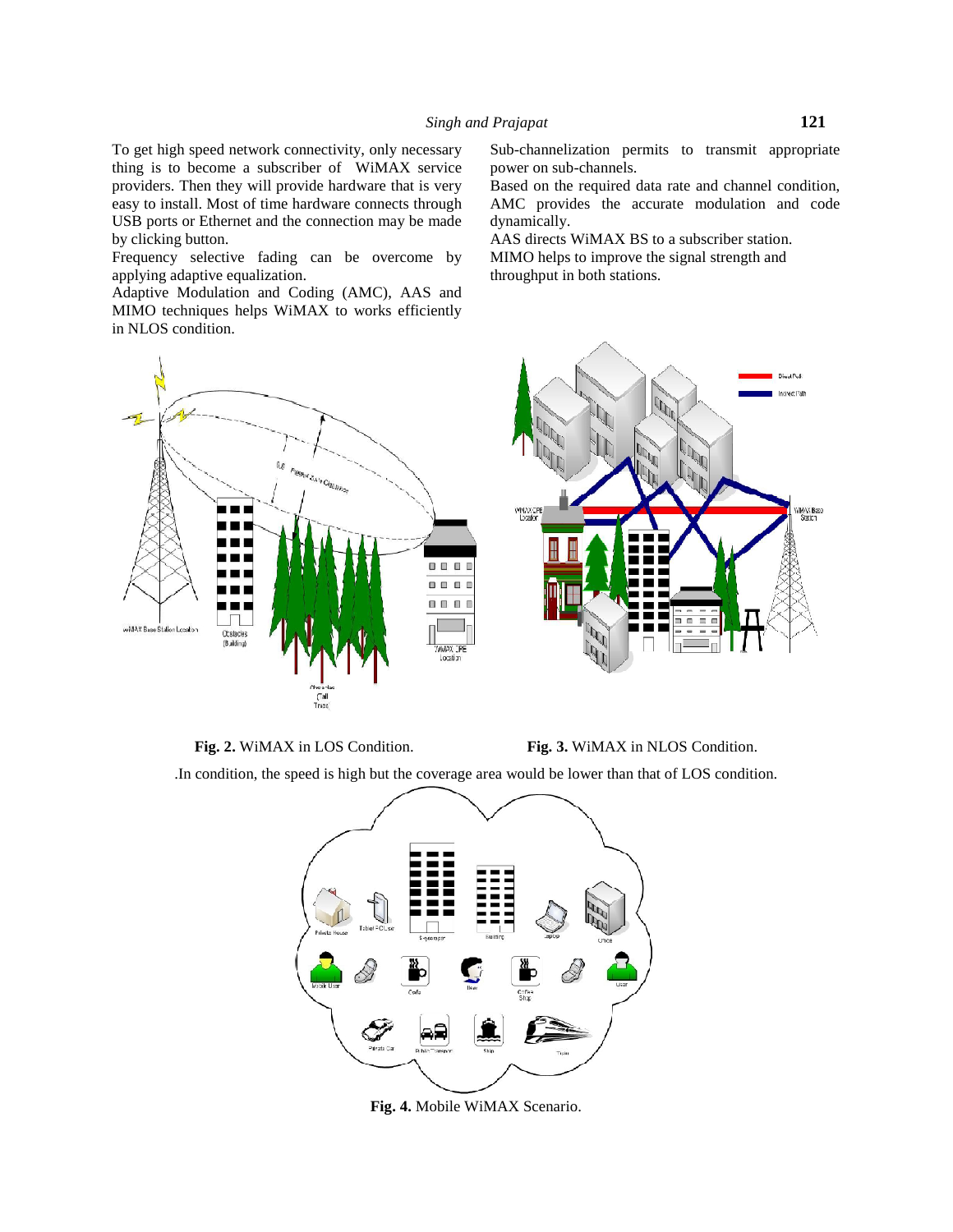

**Fig. 5.** Fixed and Mobile WiMAX in different applications.

WiMAX comprises of two main parts 1. WiMAX base station and

#### 2. WiMAX receiver

**WiMAX base station:** It is often called WiMAX tower or booster. The base station broadcasts radio frequencies to the receiver end. This station consists of electronic devices and WiMAX tower - works as like GSM network. [17] The WiMAX base station may be connected with other base stations by high speed microwave link which is called backhaul. Responsible for: Providing air interface to the MS and it performs in MAC and PHY Additional functions: Frequency reuse, handoff, tunnel establishment, QoS & classification of traffic etc Management: Session management, bandwidth management for uplink and downlink and multicast group management etc.Practical Face: Tower in outdoor environment and electronic equipment in indoor environment.

# **II. RESULTS**

Performance comparisons of the WiMAX based MIMO-OSTBC systems developed in MATLAB. In the simulation process, the goal was to reach a symbol error

rate (SER) of at least  $10^{-4}$  to evaluate the performances of the systems. Therefore for each SNR at least 2,50,000 information bits were simulated for each system. One run of sending about 2,50,000 bits for all SNR values is called a Monte Carlo run. The systems were simulated for a specified number of Monte Carlo runs and the results were averaged such that the SER curves were smooth enough for evaluation. The results of this dissertation are based on M-ary PSK modulation technique over fast Rayleigh fading channel. We have simulated the proposed approach for 2-PSK ( $M = 2$ ), 4-PSK  $(M = 4)$ , and the number of OSTBC subcarriers are assumed to be 124. Moreover in our result we have considered that there is perfect channel state information (CSI) at both transmitter and receiver so that maximum diversity is confirmed. illustrates the noise reduction in balanced MIMO for OSTBC based on Alamouties technique with 2-PSK modulation scheme in terms of symbol error rate (SER) and signal to noise ratio (SNR) gain while Fig. and represent the evaluation of same codes but with 2-PSK and 4-PSK modulation schemes.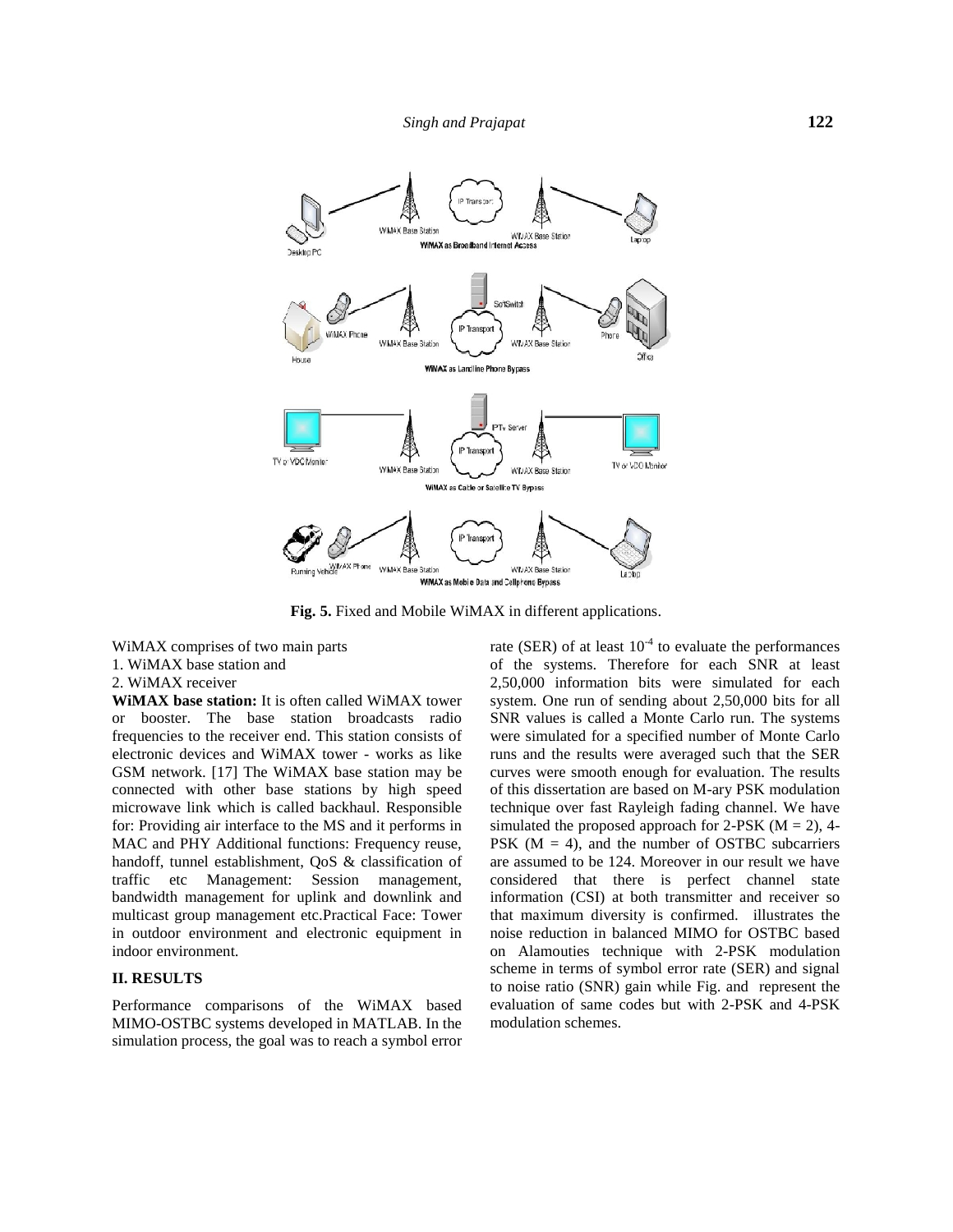We simulate the result with 2 transmit and 2 receiver antennas and the decoding of the signal OSTBC codes are simulated by using three different decoding techniques, these are MMSE (minimum mean square error), ZF (zero forcing) and ML (maximum likelihood) using soft decision decoding with viterbi algorithm. Our result shows that out of these techniques the Alamouti with BPSK,OSTBC with QPSK, No Diversity with BPSK,Maximal-Ratio Combining with BPSK,and Theoretical 4<sup>th</sup> Order Diversity, QPSK gives much better result than MMSE and ZF decoding. Moreover our result shows that the 16-PSK modulation scheme can reduce more noise than 2-PSK and 4-PSK for same codes having similar antennas and similar bit rate.

The results of BER performance and SNR of Phase Shift Keying for  $M = 2,4,8$  and 16 obtained using communication toolbox in MATLAB are shown in Fig. and The comparative performance analysis of simulated and theoretical curves for BER vs SNR (signal to noise ratio). A brief view for various simulation parameters are listed in the following Table 2.

| <b>Modulation scheme</b>                                    | 2-PSK, 4-PSK, 16-PSK<br>124                                                                                             |  |  |
|-------------------------------------------------------------|-------------------------------------------------------------------------------------------------------------------------|--|--|
| Number of subcarrier for<br><b>OSTBC</b>                    |                                                                                                                         |  |  |
| <b>Symbol length</b>                                        | 64                                                                                                                      |  |  |
| <b>Channel estimation</b>                                   | Perfect/8 pilot symbol per<br>frame                                                                                     |  |  |
| <b>Signal estimation</b>                                    | <b>Correlated</b><br>Alamouti, Fast Rayleigh<br>fading channel                                                          |  |  |
| <b>Channel techniques</b>                                   |                                                                                                                         |  |  |
| <b>Decoding techniques</b>                                  | MMSE, ZF, Soft decision<br>ML                                                                                           |  |  |
| $10^{\circ}$ error<br>↞<br>$\circ$ .<br>$\Box$<br>$10^{-1}$ | No Diversity (1Tx, 1Rx)<br>Alamouti (2Tx, 1Rx)<br>Maximal-Ratin Combining (1Tx, 2Rx)<br>Theoretical 2nd-Order Diversity |  |  |
| $111^2$                                                     |                                                                                                                         |  |  |
| 10 <sup>3</sup>                                             | markan di matematika di kacamatan dan bagaya dan bagaya dan bagaya da da bagaya da da bagaya da da bagaya da b          |  |  |
| $10^{-4}$                                                   | ¢.<br>,,,,,,,,,,,,,,,,,,,,,,,,,,,,,,,,,,                                                                                |  |  |

**Table 2: Various simulation parameters.**

**Fig. 6.** The relation of symbol error rate (SER) and SNR gain with No Diversity, Alamouti, Maximal-Ratio Combining and Theoretical 2<sup>nd</sup>-Order Diversity.

The above graph shows the Comparison of symbol error (SER) rate and SNR gain for Alamouti with BPSK,OSTBC with QPSK, No Diversity with BPSK, Maximal-Ratio Combining with BPSK, and Theoretical 4 th Order Diversity, QPSK average total bit rate, as a

function of the total CRU transmit power, , for *=* 0*.*7, 0*.*9, and 1 with , *=* 0*.*02 W, and a PU transmit power of 5W. As expected, the average total bit rate increases with the maximum transmit power budget.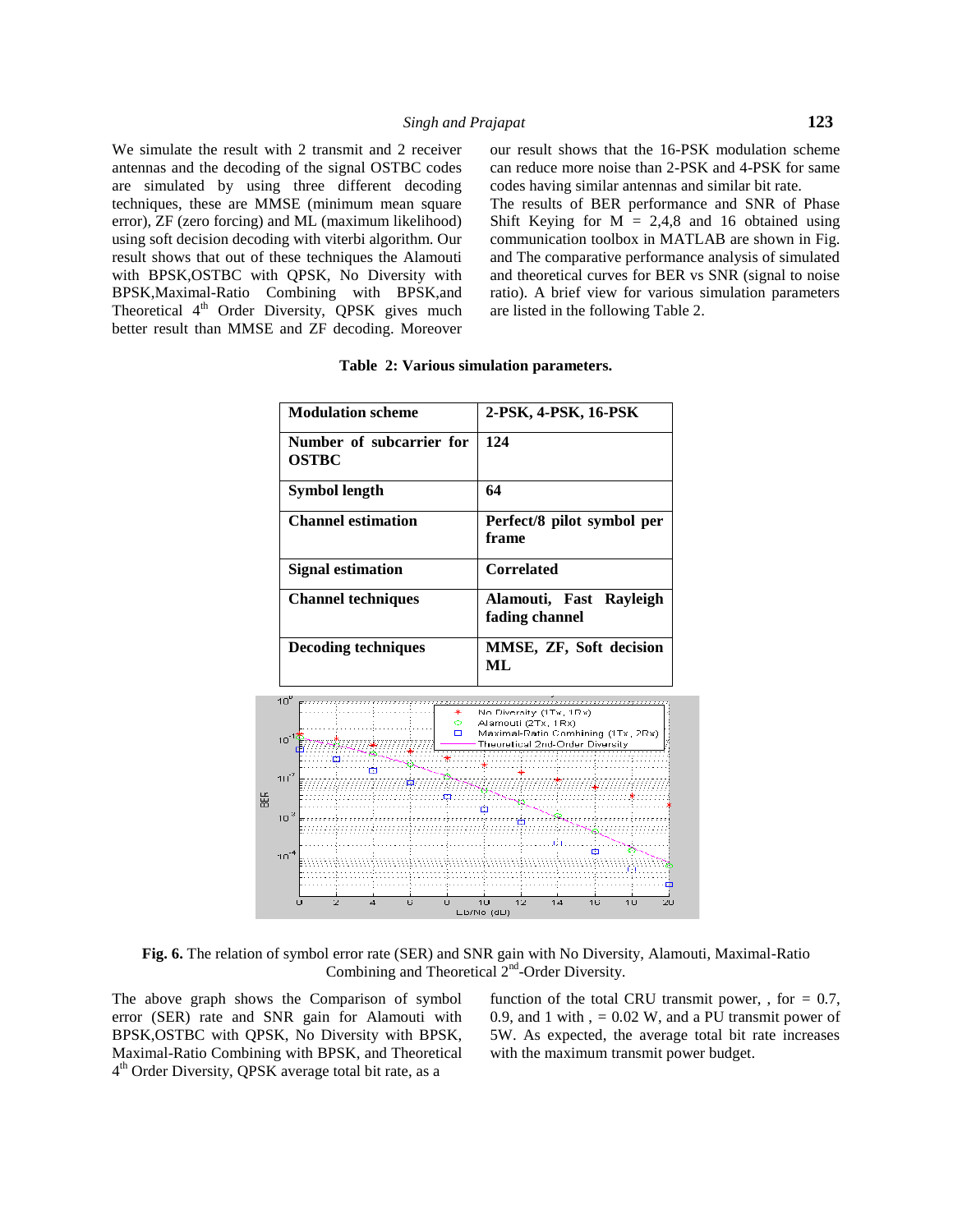

**Fig. 7.** The relation of symbol error rate (SER) and SNR gain with channel estimated with 8 pilot symbols/frame and known channel.



**Fig. 8.** The relation of symbol error (SER) rate and SNR gain for Alamouti with BPSK, OSTBC with QPSK, No Diversity with BPSK, Maximal-Ratio Combining with BPSK, and Theoretical 4<sup>th</sup> Order Diversity, QPSK.

# **III. CONCLUSION**

After all conditions we applied and the results we got we can conclude our work as follows, We studied WiMAX OFDM physical layer, mobile systems, modulation techniques and features of WiMAX networks properly, with the help of necessary figures and tables. We studied SUI-3 channel model and also implemented it through Matlab simulation to evaluate the performance of Mobile WiMAX. We also used and understood the adaptive modulation techniques like, BPSK, QPSK, 16-QAM and 64 QAM according to IEEE 802.16e standard. We know that fading is one of the main parts of wireless communication. At the beginning of our simulation, we used multipath fading and then got some results using Rayleigh fading and AWGN. In all aspects of adaptive modulation technique, we can conclude the performance of

WiMAX as, Binary Phase Shift Keying (BPSK) is more power efficient and needs less bandwidth. On the other hand 64-Qadrature Amplitude Modulation (64-QAM) has higher bandwidth with very good output. In another case, Quadrature Phase Shift Keying (QPSK) and 16- QAM modulation techniques are in middle of those two (BPSK and 64-QAM) and they requires higher bandwidth. QPSK and 16-QAM are less power efficient than BPSK. During all simulations we got, BPSK has the lowest BER and 64-QAM has the highest BER than other modulation techniques. We also add some more things in here. We included Cyclic Prefix (CP) and random signals which reduced noise resulting lower Bit error Rate (BER) for OFDM system but increased the complexity in the system. Cyclic Prefix requires higher power but non Cyclic Prefix requires lower power.